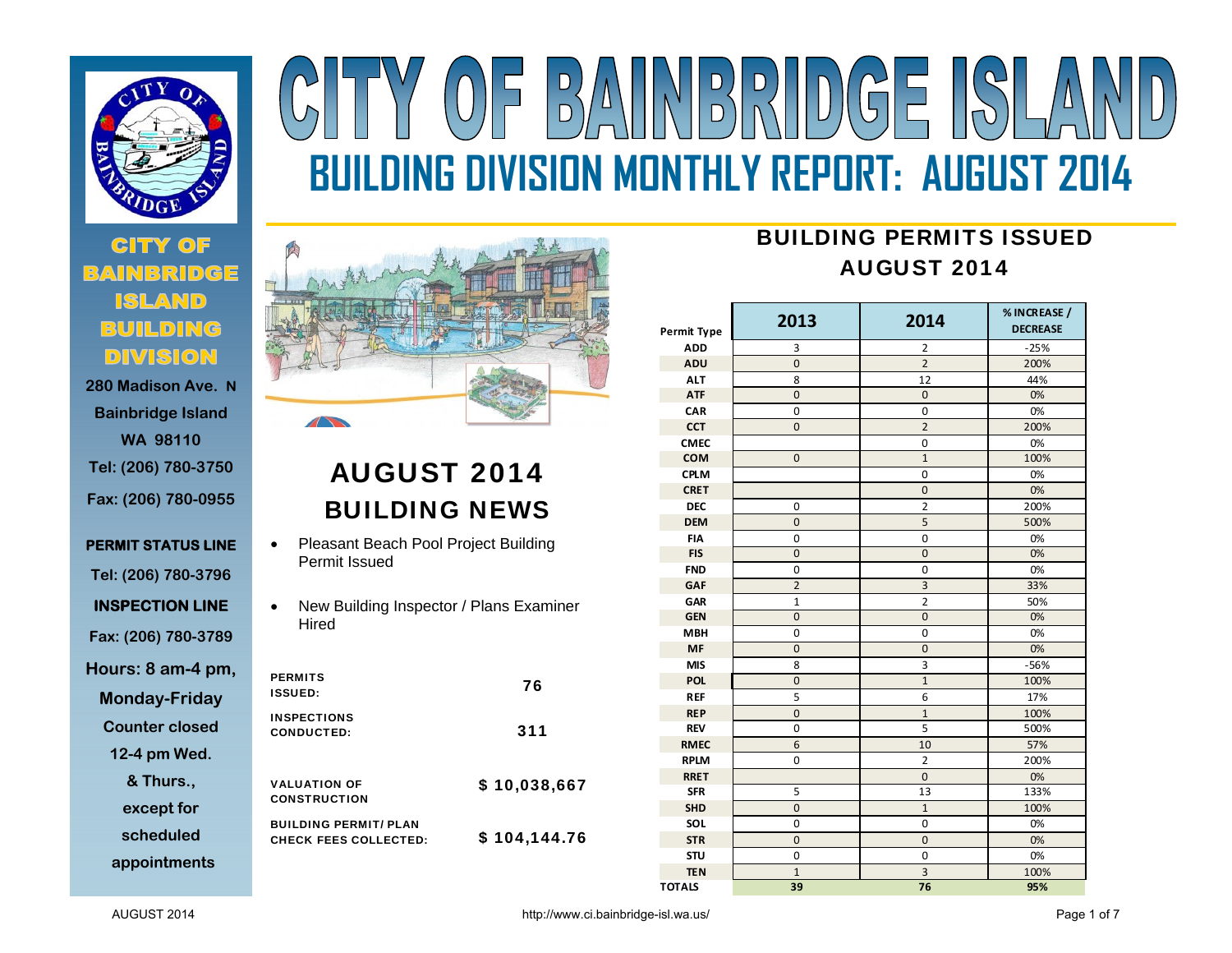| <b>Permit Type</b>                         | <b>Permit Number</b> | <b>Applicant</b>                                 | <b>Project Description</b>                                                                                                                                                                                      | <b>Project Address</b>            | Date Issued | <b>Valuation</b> |
|--------------------------------------------|----------------------|--------------------------------------------------|-----------------------------------------------------------------------------------------------------------------------------------------------------------------------------------------------------------------|-----------------------------------|-------------|------------------|
| Addition                                   | BLD20203             | TODD STEVEN W & MELTON<br><b>TODD DENISE O</b>   | Adding 320 sq. ft. to exiting home.                                                                                                                                                                             | 341 Weaver Rd NW 08/15/2014       |             | \$49,763.20      |
| Addition                                   | BLD18862ADD          | DRURY, ROBERT L & HANSON,<br>SIRRI J             | DRURY/HANSON ADD. Adding 358 sq. ft. for new<br>Dinning Room and Powder Room. Also adding a 330<br>sq. ft. deck on top of new Dinnning Room                                                                     | 8836 Ferncliff Ave<br><b>NE</b>   | 08/26/2014  | \$44,000.00      |
| <b>Addition Total: 2</b>                   |                      |                                                  |                                                                                                                                                                                                                 |                                   |             | \$93,763.20      |
| <b>Accessory Dwelling Unit</b>             | <b>BLD20069</b>      | <b>FINCKLER JACQUELINE</b>                       | Convert 630 sq. ft. of crawl space to ADU.                                                                                                                                                                      | 9490 NE NORTH<br><b>TOWN LOOP</b> | 08/15/2014  | \$60,000.00      |
| <b>Accessory Dwelling Unit</b>             | <b>BLD20122B</b>     | FLOHR BROOKS CAROLINE ANN<br><b>LIVING TRUST</b> | Building a new 800 sq. ft. ADU                                                                                                                                                                                  | 4926 MCDONALD<br>AVE NE           | 08/20/2014  | \$124,408.00     |
| <b>Accessory Dwelling Unit</b><br>Total: 2 |                      |                                                  |                                                                                                                                                                                                                 |                                   |             | \$184,408.00     |
| Alteration                                 | BLD20180             | PEOPLES SEAN J & CLEVERLY<br>JENNIFER E          | Remodel Kitchen & Masterbath. All interior work.                                                                                                                                                                | 15078 Sunrise Dr<br><b>NE</b>     | 08/01/2014  | \$15,000.00      |
| Alteration                                 | BLD20255             | Α                                                | PEOPLES TIMOTHY R & REGENA Change of Use from Unfinished Storage to Finished<br>workshop                                                                                                                        | 11995 ARROW<br>POINT DR NE        | 08/01/2014  | \$21,500.00      |
| Alteration                                 | <b>BLD20274</b>      | <b>EATON ALAN &amp; CHUDAK</b><br><b>BARBARA</b> | Replacement of windows and exterior doors.<br>Resurface of deck, new rails                                                                                                                                      | 10587 NE MANITOU<br>PARK BLVD     | 08/04/2014  | \$38,000.00      |
| Alteration                                 | <b>BLD20088</b>      | PARKER PAUL T                                    | 3803 sq ft interior alteration with addition to 2nd floor                                                                                                                                                       | 6542 NE MONTE<br>VISTA DR         | 08/11/2014  | \$500,000.00     |
| Alteration                                 | <b>BLD20206</b>      | REES MARIAN J & HOPKINS<br>ANNE M                | remodel 25sqft of basement into bathroom                                                                                                                                                                        | 7503 NE BAKER<br><b>HILL RD</b>   | 08/19/2014  | \$3,421.22       |
| Alteration                                 | BLD20279             | LEE DARRIN & WESTERHOUT<br><b>LEE VANESSA</b>    | Alteration of existing SFR. Adding approx. 40 sq. ft.<br>for new office. Replace windows. Adding 2 new<br>exterior doors to replace existing windows of the<br>same width. Add interior walls for new Bathroom. | 12001 Arrow Point<br>Loop NE      | 08/22/2014  | \$40,000.00      |
| Alteration                                 | BLD20315             | ANDERSON, JIM & LORI                             | Remodel Unit 125 at Harborview Condominiums                                                                                                                                                                     | 428 HARBORVIEW<br>DR SE SUITE 125 | 08/22/2014  | \$20,000.00      |
| Alteration                                 | BLD20111             | <b>CUSHMAN CLARA J</b>                           | Extend roof to cover the existing deck-over-living-<br>space just outside of the master bedroom.                                                                                                                | 189 A Wallace Way                 | 08/25/2014  | \$4,700.00       |
| Alteration                                 | BLD20112             | <b>BIEN MARTHA M</b>                             | Enclose the existing deck-over-living-space to make<br>master bedroom larger.                                                                                                                                   | 189-B WALLACE<br>WAY NE           | 08/25/2014  | \$9,000.00       |
| Alteration                                 | BLD20280             | <b>RABER CURT &amp; PAMELA</b>                   | Remove and Replace 20 windows, no change in size.                                                                                                                                                               | 10893 MAIDEN LN<br>NE             | 08/27/2014  | \$21,000.00      |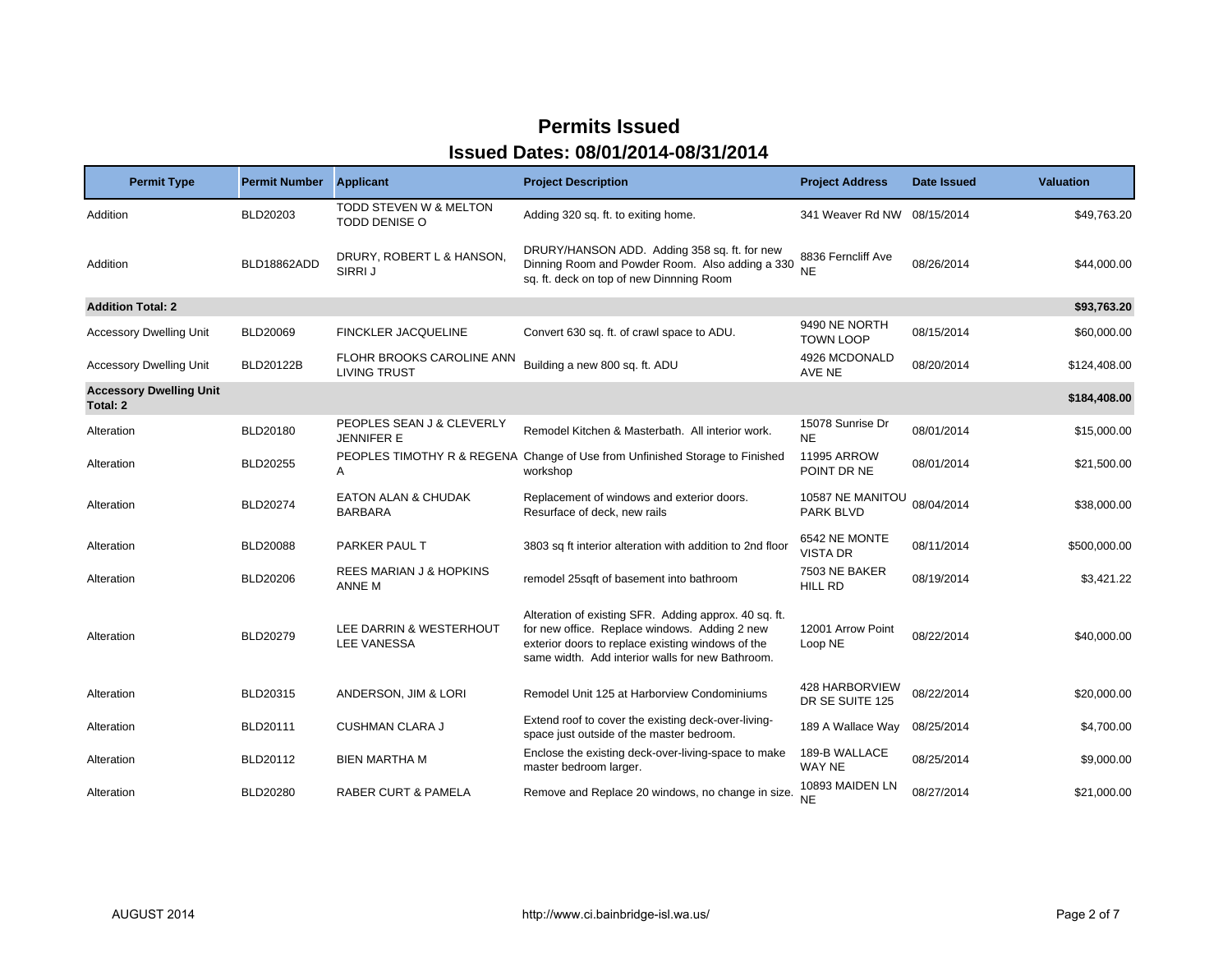| <b>Permit Type</b>                       | <b>Permit Number</b> | <b>Applicant</b>                               | <b>Project Description</b>                                                                                                                               | <b>Project Address</b>              | Date Issued | <b>Valuation</b> |
|------------------------------------------|----------------------|------------------------------------------------|----------------------------------------------------------------------------------------------------------------------------------------------------------|-------------------------------------|-------------|------------------|
| Alteration                               | BLD20285             | NAKAO WILLIAM H & HARRISON<br>PAMELA C         | Expansion of Window and first floor area, 588 sf<br>interior remodel.                                                                                    | 10565 Mandus<br>Olson Rd NE         | 08/29/2014  | \$85,000.00      |
| Alteration                               | BLD20197             | <b>EAGLE HARBOUR</b><br><b>CONDOMINIUMS</b>    | Remove exterior stucco and brick finish and replace<br>with new metal siding. Replace all windows and<br>doors with new upgrades. Any repairs as needed. | 428 Harborview Dr<br><b>SE</b>      | 08/29/2014  | \$275,000.00     |
| <b>Alteration Total: 12</b>              |                      |                                                |                                                                                                                                                          |                                     |             | \$1,032,621.22   |
| <b>Commercial Cell Tower</b>             | BLD20233             | <b>GOODWIN SUSAN J &amp; ANDREW</b><br>Е       | Remove and replace 3 panel antenna on existing<br>tower                                                                                                  | 8356 NE DAY RD E 08/11/2014         |             | \$10,000.00      |
| <b>Commercial Cell Tower</b>             | BLD20273             | PAINE J HOWARD                                 | Install new antenna on existing tower                                                                                                                    | <b>UNKNOWN</b>                      | 08/15/2014  | \$20,000.00      |
| <b>Commercial Cell Tower</b><br>Total: 2 |                      |                                                |                                                                                                                                                          |                                     |             | \$30,000.00      |
| Commercial                               | <b>BLD20053</b>      | PBPBS LLC                                      | 5414 sq ft shell building for gym                                                                                                                        | 7880 Pitts Path Ln<br><b>NE</b>     | 08/14/2014  | \$871,159.85     |
| <b>Commercial Total: 1</b>               |                      |                                                |                                                                                                                                                          |                                     |             | \$871,159.85     |
| Deck                                     | <b>BLD20054</b>      | PBPBS LLC                                      | Perimeter Deck and wall                                                                                                                                  | 4668 NE Woodson<br>Ln               | 08/14/2014  | \$205,500.00     |
| Deck                                     | <b>BLD20286</b>      | <b>CHU EDWARD &amp; KAREN</b>                  | Adding approx. 636 sq. ft. to existing deck.                                                                                                             | 9452 NE IDELWEIS<br>СT              | 08/29/2014  | \$13,451.40      |
| Deck Total: 2                            |                      |                                                |                                                                                                                                                          |                                     |             | \$218,951.40     |
| Demolition                               | BLD20317             | <b>EAGLE HARBOUR</b><br><b>CONDOMINIUMS</b>    | Demo exterior cladding.                                                                                                                                  | 428 Harborview Dr<br><b>SE</b>      | 08/22/2014  |                  |
| Demolition                               | <b>BLD20308</b>      | VWA BAINBRIDGE ISLAND LLC                      | Demo existing 4,616, sq. ft. Office building built in<br>1998.                                                                                           | 10048 NE High<br>School Rd.         | 08/25/2014  |                  |
| Demolition                               | <b>BLD20264</b>      | KATHLEEN & WAYNE<br><b>SUNDBERG</b>            | Demolition of house and garage built in 1926.                                                                                                            | 5128 ROCKAWAY<br><b>BEACH RD NE</b> | 08/26/2014  |                  |
| Demolition                               | <b>BLD20322DEM</b>   | DUNSTAN EOIN J & SARAH E                       | Demo existing 1940's SFR                                                                                                                                 | 8940 NE DAY RD E 08/27/2014         |             | \$431,384.74     |
| Demolition                               | BLD20327             | OLSON, RONALD & CATHERINE<br><b>CALVERT</b>    | Demo hazd. garage.                                                                                                                                       | 10079 NE Valley Rd 08/29/2014       |             |                  |
| <b>Demolition Total: 5</b>               |                      |                                                |                                                                                                                                                          |                                     |             | \$431,384.74     |
| Grading and Fill                         | BLD20120             | <b>BAINBRIDGE IS SPORTSMANS</b><br><b>CLUB</b> | Grade/Fill/Remove approx. 90 cy of material to<br>improve the line of sight on rifel range.                                                              | 8203 Sportsman<br>Club Rd           | 08/08/2014  |                  |
| Grading and Fill                         | BLD20136             | <b>BAINBRIDGE COMMUNITY</b><br>DEVELOPMENT LLC | Grade of 15,500 cy and fill of 17,500 cy for a total of<br>33,000 cy for grade and fill.                                                                 | 453 JOHN ADAMS<br>LN NW             | 08/12/2014  |                  |
| Grading and Fill                         | BLD20063             | DESCHAMPS PARTNERSHIP LP                       | Grade & Fill of approx. 37,900 cy and Clearing.                                                                                                          | 10048 NE HIGH<br><b>SCHOOL RD</b>   | 08/13/2014  |                  |
| <b>Grading and Fill Total: 3</b>         |                      |                                                |                                                                                                                                                          |                                     |             | \$0.00           |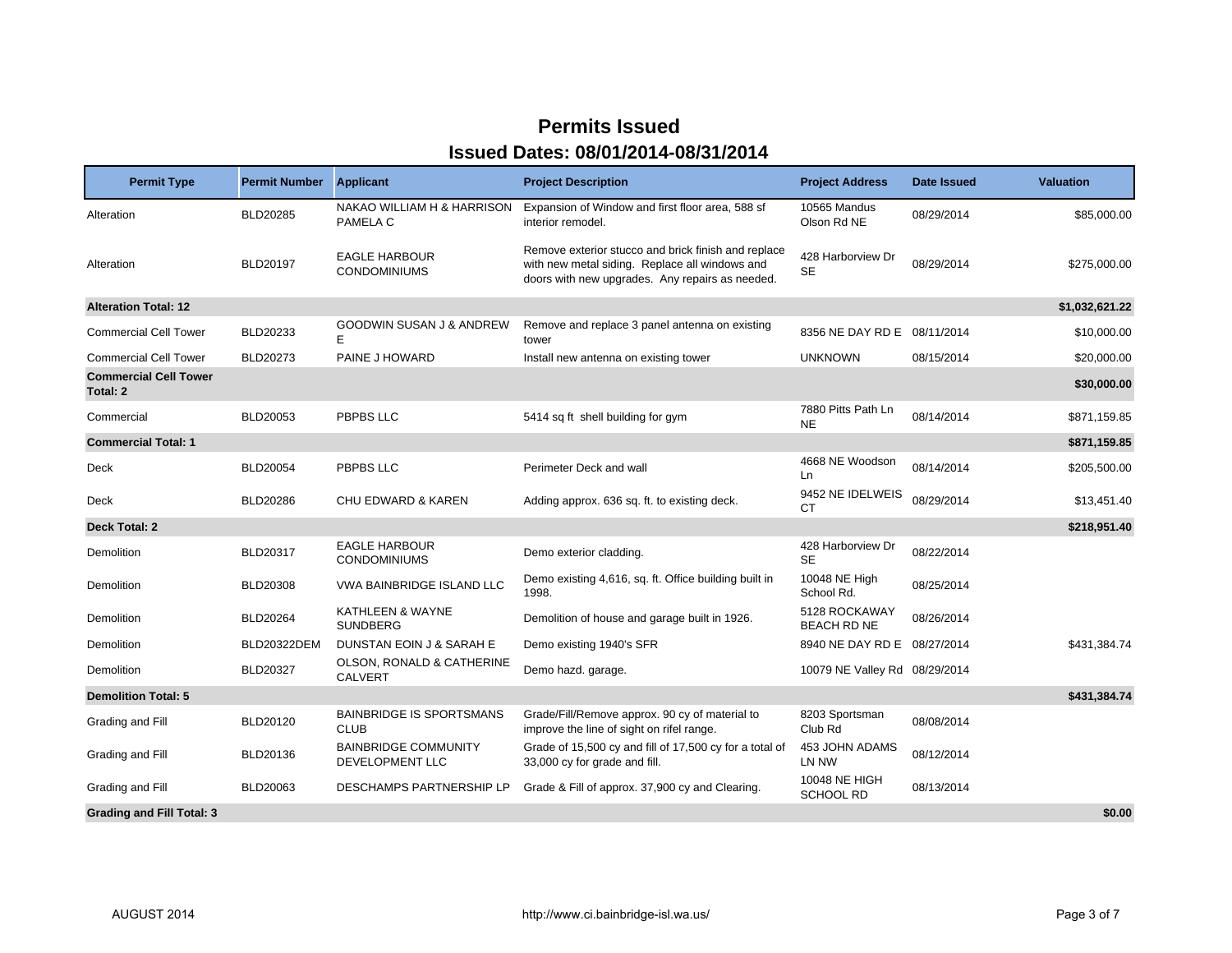| <b>Permit Type</b>                                   | <b>Permit Number</b> | <b>Applicant</b>                                         | <b>Project Description</b>                                                                                    | <b>Project Address</b>                   | Date Issued | <b>Valuation</b> |
|------------------------------------------------------|----------------------|----------------------------------------------------------|---------------------------------------------------------------------------------------------------------------|------------------------------------------|-------------|------------------|
| Garage                                               | BLD20171             | <b>MAGRAM NOAH</b>                                       | Building a new 576 sq. ft. garage with a 384 sq. ft.<br>loft/workshop area. 160 sq. ft. of decks.             | 7268 NE New<br>Brooklyn Rd               | 08/07/2014  | \$49,387.20      |
| Garage                                               | BLD20185             | BIRD AIDAN J & KATHERINE S                               | Building a new 864 sq. ft. detached garage!                                                                   | 14273<br><b>HENDERSON RD</b><br>NE.      | 08/22/2014  | \$51,753.60      |
| <b>Garage Total: 2</b>                               |                      |                                                          |                                                                                                               |                                          |             | \$101,140.80     |
| Miscellaneous                                        | <b>BLD20155</b>      | <b>JOHNSON RAYMOND &amp; ARTA</b>                        | Mobile Home Title Elm.                                                                                        | 8353 NE QUAIL<br><b>HILL RD</b>          | 08/12/2014  |                  |
| Miscellaneous                                        | <b>BLD20298</b>      | TRH LENDERS LLC                                          | Deck Guards Retrofit in 6 locations.                                                                          | 360 KNECHTEL<br>WAY NE                   | 08/18/2014  | \$10,000.00      |
| Miscellaneous                                        | BLD20292             | BAINBRIDGE IS METROPOLITAN<br>PK & REC                   | Moving a 640 sq. ft. Storage Shed. Foot print of 320<br>sq. ft.                                               | 969 WEAVER RD<br><b>NW</b>               | 08/21/2014  | \$8,000.00       |
| <b>Miscellaneous Total: 3</b>                        |                      |                                                          |                                                                                                               |                                          |             | \$18,000.00      |
| Pool                                                 | BLD20142             | PBPBS LLC                                                | Pool - Pleasant Beach Village                                                                                 | 7880 Pitts Path Ln<br><b>NE</b>          | 08/14/2014  | \$283,000.00     |
| Pool Total: 1                                        |                      |                                                          |                                                                                                               |                                          |             | \$283,000.00     |
| Re-Roof                                              | <b>BLD20276</b>      | <b>GOODHAM THOMAS J &amp;</b><br><b>MARGARET E</b>       | Reroof of approx. 31 squares for SFR                                                                          | 1030 CHERRY AVE<br><b>NE</b>             | 08/05/2014  | \$3,410.00       |
| Re-Roof                                              | BLD20281             | <b>SMITH WENDY GAY</b>                                   | REROOF OF APPROX 19 SQUARES.                                                                                  | 11305 KALLGREN<br>RD NE                  | 08/06/2014  | \$2,090.00       |
| Re-Roof                                              | BLD20300             | STOLTZ WILLIAM & DAS<br><b>SUSHMA</b>                    | Reroof of approx. 27 squares for SFR                                                                          | 860 Cherry Ave NE                        | 08/15/2014  | \$2,970.00       |
| Re-Roof                                              | BLD20301             | <b>COLVIN ROBERT</b>                                     | Reroof of approx. 23 squares for SFR                                                                          | 5359 Ruby PINE                           | 08/15/2014  | \$2,530.00       |
| Re-Roof                                              | BLD20302             | <b>ELLIS THEODORE STEVEN &amp;</b><br><b>CARLIE GRAY</b> | Reroof of approx. 32 squars for SFR                                                                           | 1014 Cherry Ave NE 08/15/2014            |             | \$3,520.00       |
| Re-Roof                                              | BLD20325             | <b>Esser Construction Group LLC</b>                      | reroof SFR with approx. 22 squares.                                                                           | 7555 NE<br>Meadowmeer Ln                 | 08/26/2014  | \$2,420.00       |
| <b>Reroof Total: 6</b>                               |                      |                                                          |                                                                                                               |                                          |             | \$16,940.00      |
| Repair                                               | BLD20316             | RETIREMENT VENTURES LLC                                  | Repair of deck for Units 1810-1812                                                                            | 1848 - 1872 Sakai<br>Village Lp          | 08/22/2014  | \$162.00         |
| <b>Repair Total: 1</b>                               |                      |                                                          |                                                                                                               |                                          |             | \$162.00         |
| Revision to an Issued Permit BLD20122-REV1           |                      | <b>LIVING TRUST</b>                                      | FLOHR BROOKS CAROLINE ANN Minor revisions east side of house- No change in<br>footprint or number of bedrooms | 4926 MCDONALD<br>AVE NE                  | 08/08/2014  |                  |
| Revision to an Issued Permit BLD18801REV-2 PBPBS LLC |                      |                                                          | Engineered Fill Design to replace unsuitable material<br>under a portion of building footprint.               | Corner of Pitts Path<br>Ln & Woodson Ln. | 08/13/2014  |                  |
| Revision to an Issued Permit BLD20053REV-1 PBPBS LLC |                      |                                                          | 5414 sq ft shell building for gym                                                                             | 7880 Pitts Path Ln<br><b>NE</b>          | 08/14/2014  |                  |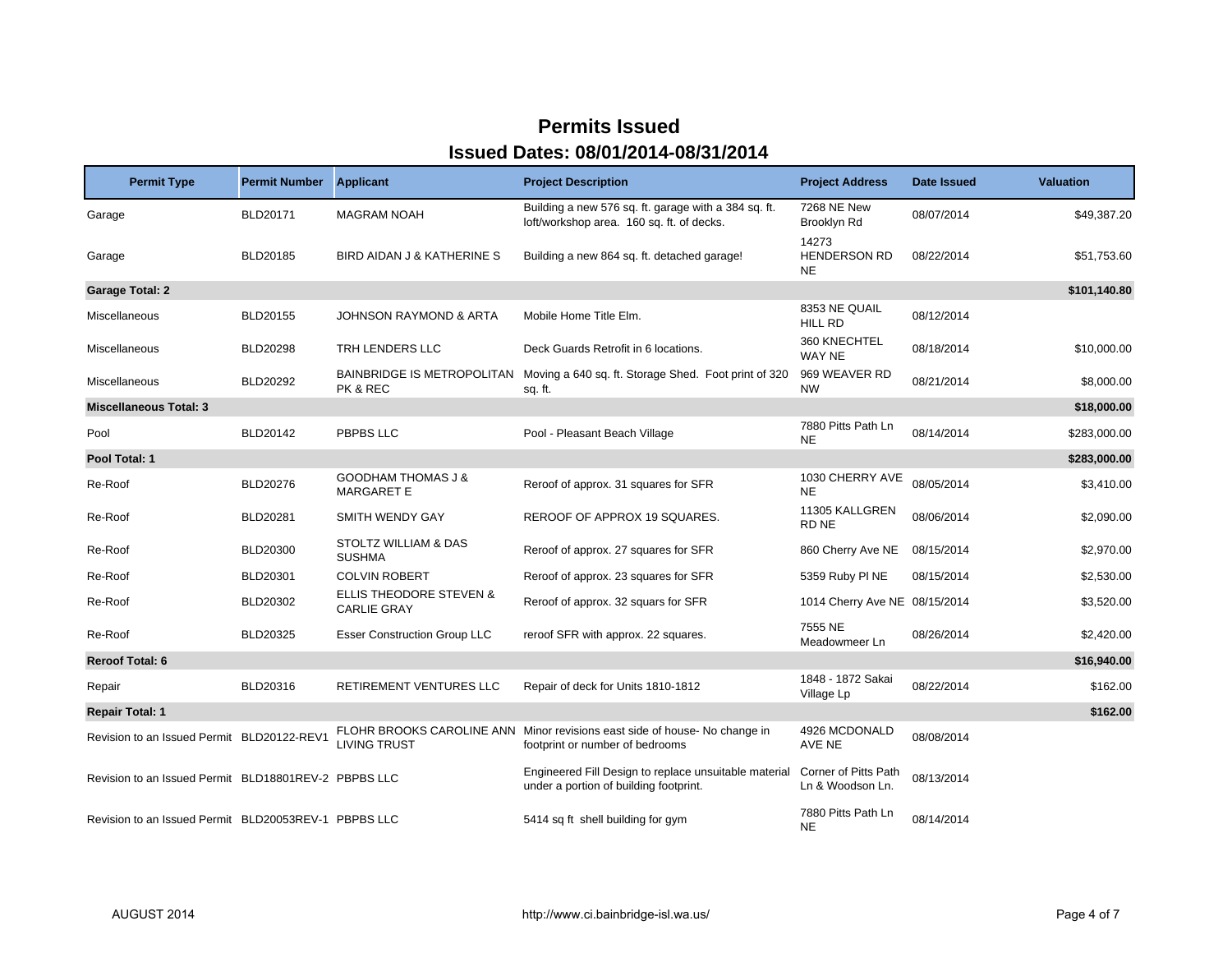| <b>Permit Type</b>                         | <b>Permit Number</b> | <b>Applicant</b>                                                    | <b>Project Description</b>                                                                                                                                 | <b>Project Address</b>        | Date Issued | <b>Valuation</b> |
|--------------------------------------------|----------------------|---------------------------------------------------------------------|------------------------------------------------------------------------------------------------------------------------------------------------------------|-------------------------------|-------------|------------------|
|                                            |                      | Revision to an Issued Permit BLD19299REV-1 DEBORAH & THOMAS FENWICK | Narrow new foundation to lessen impact on slope                                                                                                            | <b>UNKNOWN</b>                | 08/18/2014  | \$18,000.00      |
|                                            |                      | Revision to an Issued Permit BLD18784REV-1 LANDRY STEPHEN & DIANE E | LANDRY ALT. Remodel of 2,050 sq. ft. home.<br>Exterior retrofit to Passive House Standard and<br>window replacement. Interior Kitchen and Bath<br>Remodel. | <b>UNKNOWN</b>                | 08/26/2014  |                  |
| <b>Revision Total: 5</b>                   |                      |                                                                     |                                                                                                                                                            |                               |             | \$18,000.00      |
| <b>Residential Mechanical</b>              | <b>BLD20275</b>      | <b>VAUSE NATHAN</b>                                                 | New gas cooktop, fireplace, water heater, and tank                                                                                                         | 10767 Hyla Ave NE             | 08/04/2014  |                  |
| <b>Residential Mechanical</b>              | <b>BLD20287</b>      | <b>MCCAUGHEY DAVID &amp; NANCY</b>                                  | Remove 2 120 gallon LP tanks west of garage.<br>Install new 500 Gallon tank with lines to SFR & stub<br>for new fire pit.                                  | 1525 Summerfield<br>Ln NE     | 08/12/2014  |                  |
| <b>Residential Mechanical</b>              | <b>BLD20288</b>      | <b>MICHAEL MERCURY &amp; CARLEE</b><br><b>ASHEN</b>                 | Installing new 120 Gallon LP Tank for furture gas<br>range. Adding gas insert to exsing fireplace.                                                         | 1140 Wing Point<br>Way        | 08/12/2014  |                  |
| <b>Residential Mechanical</b>              | <b>BLD20294</b>      | FRESCO DOUGLAS C S                                                  | Replace existing furn. with new Heat Pump.                                                                                                                 | 12281 Arrow Point<br>Loop NE  | 08/13/2014  |                  |
| <b>Residential Mechanical</b>              | BLD20295             | LIENARZ GERTRUDE BERTHA<br><b>LIV TRUST</b>                         | Installing new DUCTLESS Heat Pump System.                                                                                                                  | 2623 Toe Jam Hill<br>Rd NE    | 08/13/2014  |                  |
| <b>Residential Mechanical</b>              | BLD20296             | TURNBULL LEE F                                                      | Replace oil furnance with new heat pump.                                                                                                                   | 10901 NE Bill Point<br>Dr     | 08/13/2014  |                  |
| <b>Residential Mechanical</b>              | BLD20306             | GOODWIN ANDREW E & SUSAN<br>J                                       | Install propane stove, underground LP tank,<br>generator                                                                                                   | 13910 ELLINGSEN<br>RD NE      | 08/19/2014  |                  |
| Residential Mechanical                     | BLD20313             | Fenwick, Ken                                                        | Replace heat pump.                                                                                                                                         | 8954 Trimble Ave<br><b>NE</b> | 08/22/2014  |                  |
| <b>Residential Mechanical</b>              | BLD20319             | LEVINE ERIC & CAROL                                                 | Installing an Additional Heat Pump.                                                                                                                        | 13386 MANZANITA<br>RD NE      | 08/25/2014  |                  |
| <b>Residential Mechanical</b>              | BLD20320             | <b>SEARS JULIET A</b>                                               | Installing Refg. system for wine cellar in basement.                                                                                                       | 14755 Henderson<br>Rd NE      | 08/25/2014  |                  |
| <b>Residential Mechanical</b><br>Total: 10 |                      |                                                                     |                                                                                                                                                            |                               |             | \$0.00           |
| <b>Residential Plumbing</b>                | BLD20309             | <b>GIBBOBS KELLEE J</b>                                             | Remove and Replace existing Electric Hot Water<br>Heater.                                                                                                  | 1312 STONECRESS<br>LN NE      | 08/21/2014  |                  |
| <b>Residential Plumbing</b>                | BLD20324             | Fenwick, Ken                                                        | Remove and Replace existing hot water heater.                                                                                                              | 8954 Trimble Ave<br><b>NE</b> | 08/26/2014  |                  |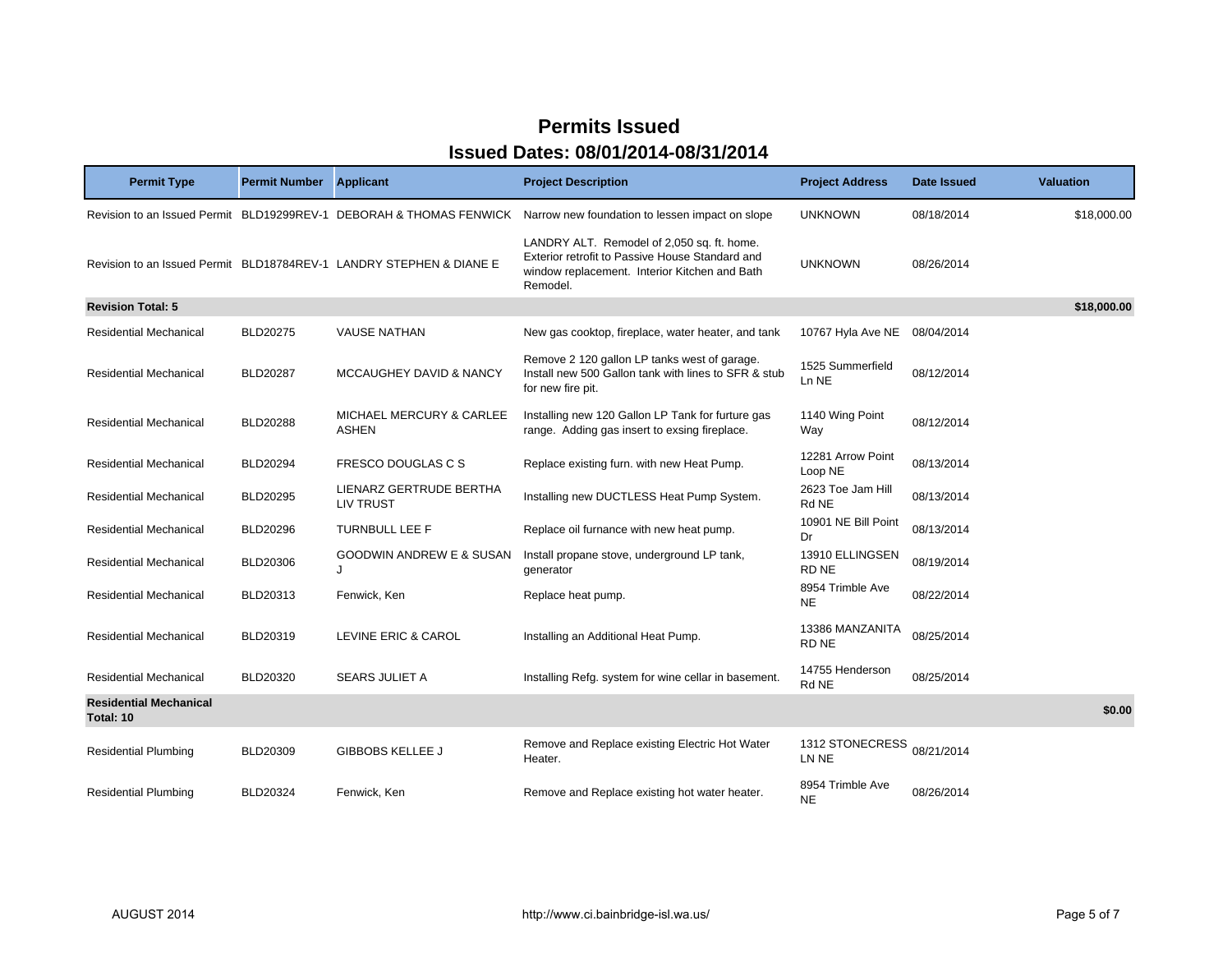| <b>Permit Type</b>                                 | <b>Permit Number Applicant</b> |                                      | <b>Project Description</b>                                                                                                                                                                                        | <b>Project Address</b>                          | Date Issued | <b>Valuation</b> |
|----------------------------------------------------|--------------------------------|--------------------------------------|-------------------------------------------------------------------------------------------------------------------------------------------------------------------------------------------------------------------|-------------------------------------------------|-------------|------------------|
| <b>Residential Plumbing Total:</b><br>$\mathbf{2}$ |                                |                                      |                                                                                                                                                                                                                   |                                                 |             | \$0.00           |
| <b>Single Family Residence</b>                     | <b>BLD20096</b>                | <b>BAINBRIDGE PROJECTS LLC</b>       | new sfr with attached 2 car gar                                                                                                                                                                                   | <b>10674 NORTH</b><br><b>MADISON AVE NE</b>     | 08/01/2014  | \$552,772.42     |
| Single Family Residence                            | <b>BLD20097</b>                | <b>BAINBRIDGE PROJECTS LLC</b>       | new sfr with attached 3 car gar                                                                                                                                                                                   | <b>10698 NORTH</b><br><b>MADISON AVE NE</b>     | 08/01/2014  | \$552,772.42     |
| Single Family Residence                            | <b>BLD20098</b>                | <b>BAINBRIDGE PROJECTS LLC</b>       | new sfr with attached 3 car gar                                                                                                                                                                                   | <b>10686 NORTH</b><br><b>MADISON AVE NE</b>     | 08/01/2014  | \$526,428.88     |
| Single Family Residence                            | BLD20047                       | POWERS CHRISTOPHER &<br><b>TANYA</b> | new 6379 sf sfr w attached garage.                                                                                                                                                                                | 11260 Arrow Point<br>Dr. NE                     | 08/05/2014  | \$691,257.18     |
| <b>Single Family Residence</b>                     | BLD20024                       | LEFT COAST DEVELOPMENT<br><b>INC</b> | Building a new SFR. 2,326 sq. ft. 1st floor, 1,908 sq.<br>ft. 2nd floor, 527 sq. ft. ATTACHED Garage and a<br>618 sq. ft. Porteco.                                                                                | 15576<br>WASHINGTON AVE 08/08/2014<br><b>NE</b> |             | \$703,067.34     |
| Single Family Residence                            | <b>BLD19346SFR</b>             | KATHRYN & ROBERT STRONG              | Demo of Existing 1905 SFR Constrction of new 5388<br>sqft home. w 96 sq ft deck.                                                                                                                                  | 2124 Beans Bight<br>Road                        | 08/12/2014  | \$586,000.00     |
| Single Family Residence                            | <b>BLD19325SFR</b>             | <b>FREESTONE INC</b>                 | FREESTONE SFR LOT 04 - Building a new SFR.<br>1,406 sq. ft. 1st floor, 1,796 sq. ft. 2nd floor, 1,095 sq. 7823 NE Ledgestone 08/15/2014<br>ft. Basement, 473 sq. ft. Attached Garage and 252<br>sq. ft. of decks. | LPLot 04                                        |             | \$498,000.00     |
| Single Family Residence                            | <b>BLD19307SFR</b>             | <b>FREESTONE INC</b>                 | FREESTONE INC LOT 6. Building a new SFR.<br>1,406 sq. ft. 1st floor, 1,796 sq. ft. 2nd floor, 1,095 sq.<br>ft. Basement, 473 sq. ft. Attached Garage and 252<br>sq. ft. of decks.                                 | 7841 NE<br>LEDGESTONE<br>LPLot 06               | 08/15/2014  | \$498,000.00     |
| Single Family Residence                            | BLD20173                       | <b>LARSEN ARCHITECTS AIA</b>         | Building a new 3,359 sq. ft. SFR that includes a 822<br>sq. ft. Unfinished basement, a 1,473 sq. ft. 1st floor, a<br>644 sq. ft. 2nd Floor and 420 sq. ft. of decks.                                              | 11123 Barnacle Ln<br><b>NE</b>                  | 08/18/2014  | \$465,926.89     |
| <b>Single Family Residence</b>                     | BLD20217                       | TAYLOR THOMAS R & NANCY J            | Building a new SFR with 1,930 sq. ft. 1st floor, 1,270<br>sq. ft. 2nd floor, a 576 sq. ft. Attached garage and<br>220 sq. ft. of deck/patios/covered porch.                                                       | Grand<br>Ave                                    | 08/18/2014  | \$536,787.40     |
| <b>Single Family Residence</b>                     | BLD20137                       | G                                    | TERRY MARSH F & JACQUELINE New L&I approved Mobile Home and stick built room<br>built adjacent                                                                                                                    | 408 Madrona Way<br>NE Lot 39                    | 08/22/2014  | \$148,871.26     |
| Single Family Residence                            | BLD18776ADD                    | HAMLIN POINT MONROE LLC              | SFR ADDITION, REMODEL, ADDING 1272 SQ FT<br>1ST FLOOR KITCHEN AND 811 SQ FT 2ND<br>FLOOR.                                                                                                                         | 15704 Point Monroe<br><b>Drive</b>              | 08/29/2014  | \$224,000.00     |